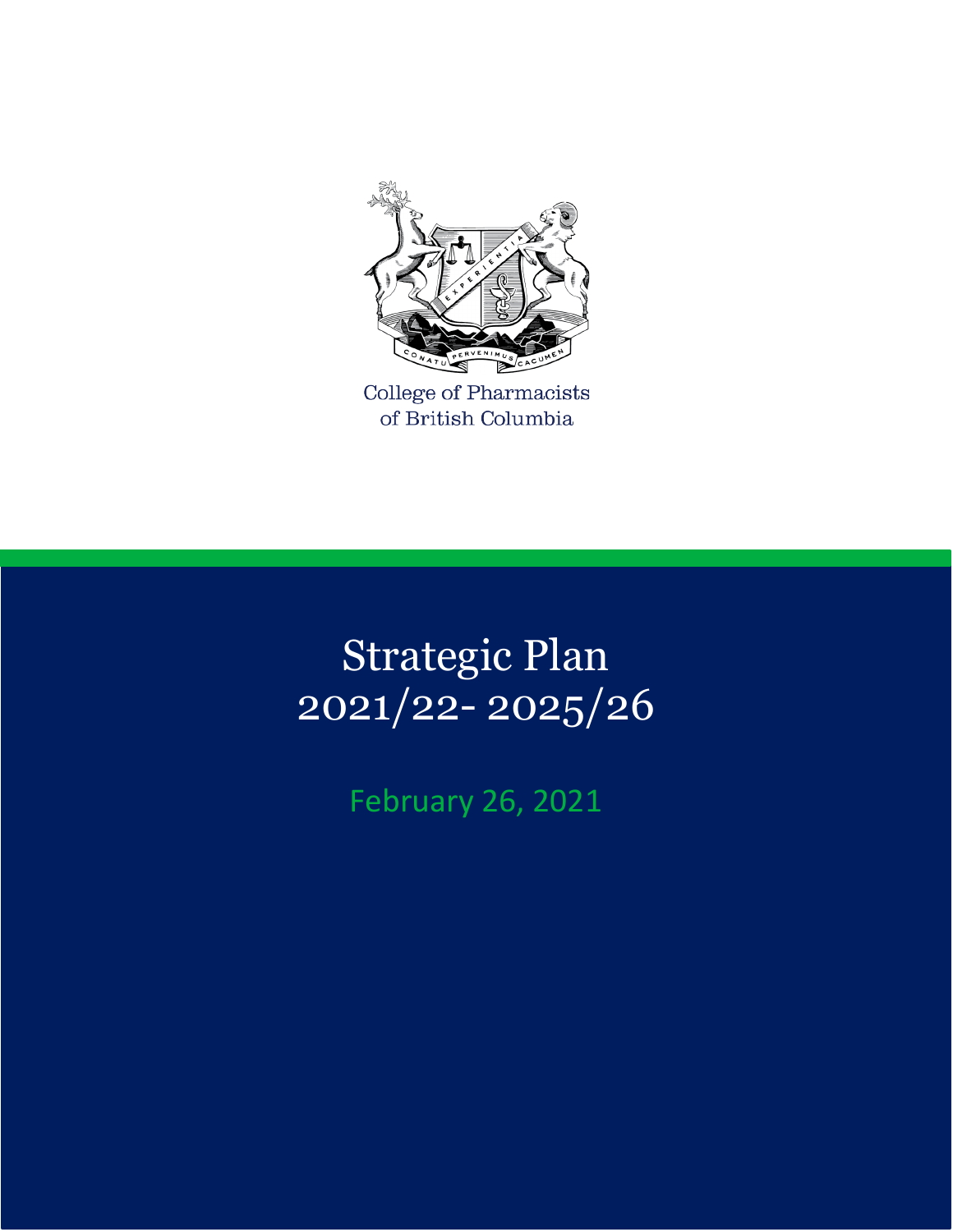### **Preamble**

Implementation of Goals and Objectives in this Strategic Plan will reflect high quality personcentred care for all British Columbians, which involves creating conditions in which people feel respected, and providing equitable care that considers systemic racism among Black, Indigenous and People of Colour.

The specific emphasis on Black, Indigenous and People of Colour included here is intended to reflect the historical and ongoing impact of systemic racial injustices and is in no way meant to exclude other vulnerable populations.

Cultural safety and humility and social justice are essential to this work, in addition to considering the social context of individuals seeking care and the needs of caregivers.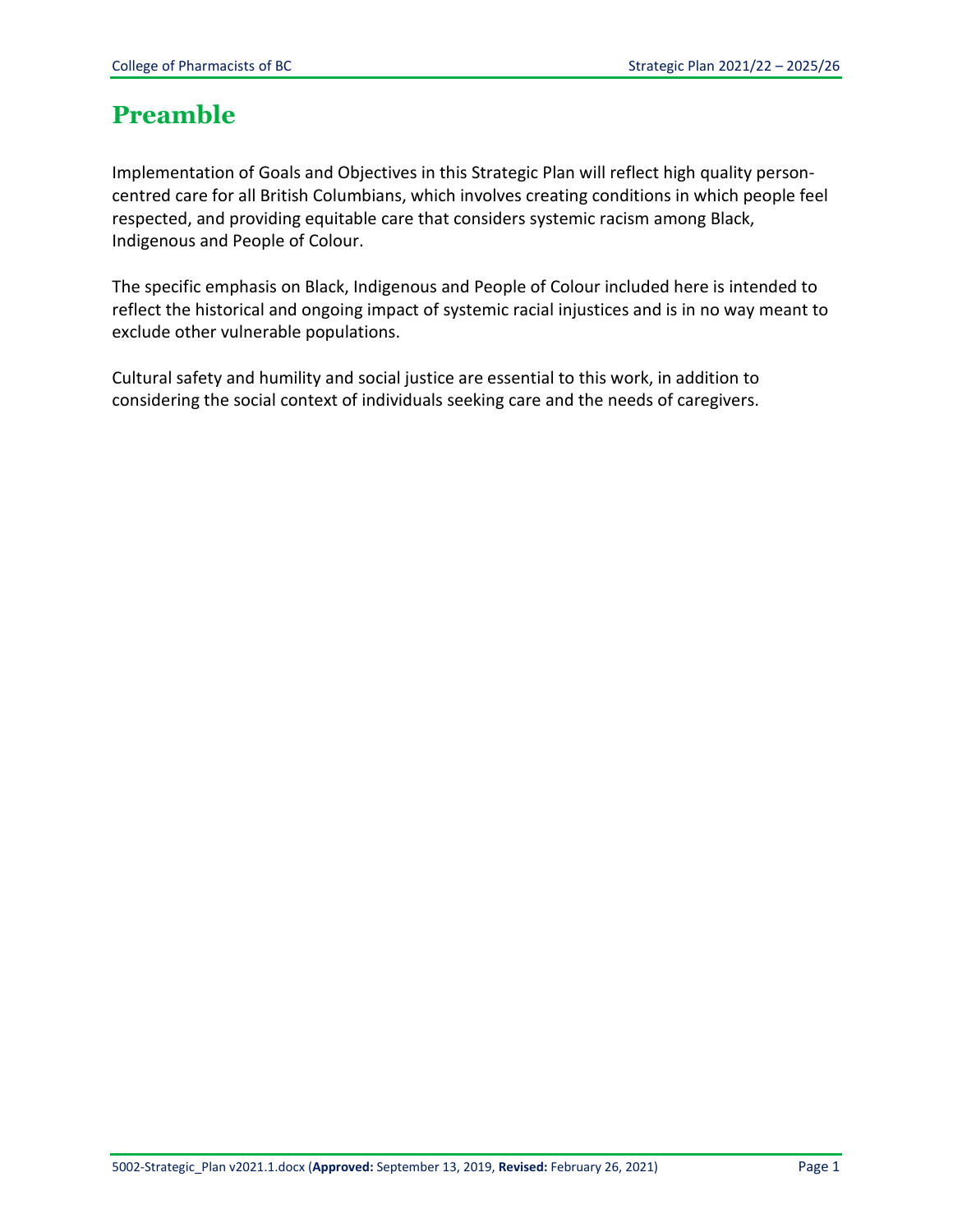#### **Goal One: The public is given evidence-informed, person-centred, team-based care.**

Standards of Practice under the *Health Professions Act* will be reviewed and modernized to support the best evidence-informed care, enabling practice innovation while ensuring safety based on the principles of [Right Touch Regulation.](https://www.professionalstandards.org.uk/what-we-do/improving-regulation/right-touch-regulation) Continuity of care, team-based care and collaboration will also be supported throughout by designing Standards to be applicable to any environment where pharmacy services may be provided.

The College will also draw on insights from a variety of sources including provincial emergencies such as the COVID-19 pandemic experience and the overdose crisis, complaint outcomes, practice reviews, medication Incidents, and other emerging best practices and research to ensure pharmacy practice regulation in BC enables the public to receive safe, evidence-informed, person-centred, care.

| <b>Objectives</b>                                                                   | <b>Actions</b>                                                                                                                                                                                                                                                                                                                              |
|-------------------------------------------------------------------------------------|---------------------------------------------------------------------------------------------------------------------------------------------------------------------------------------------------------------------------------------------------------------------------------------------------------------------------------------------|
| To support the provision of evidence-<br>informed, person-centred, team-based care. | Modernize the Standards of Practice to<br>support this objective. Pay particular<br>attention to lessons learned in provincial<br>emergencies, for example the COVID-19<br>pandemic and the overdose crisis.<br>Enhance practice reviews to include a focus<br>area that reflects this objective.<br>Enhance Medication Incident Reporting. |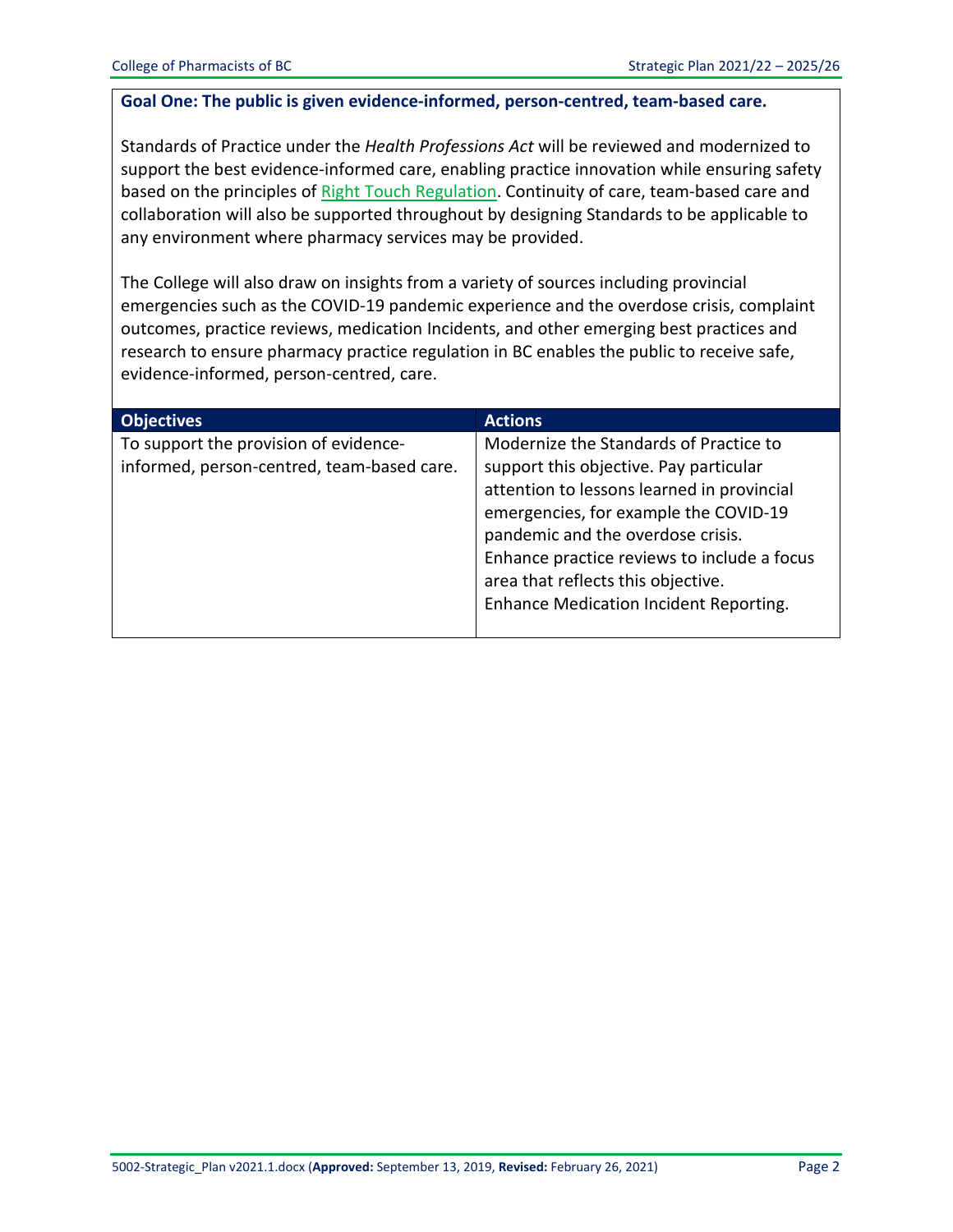#### **Goal Two: To enable practice innovation through regulation that enhances health and wellness of the public and ensures patient safety.**

Inherent in this goal is Right Touch Regulation that supports innovation, is flexible and enables professionals' focus on the health and wellness of the public. Patient safety includes cultural safety and humility, the provision of care and services that reflect social justice, and the technical safety and workload that enable safe practices. In order to realize this goal, the College will remain committed to staying current in its understanding of practice innovation and the associated regulatory implications.

| <b>Objectives</b>                                                                                                                | <b>Actions</b>                                                                                                                                                                                                                                                                                                        |
|----------------------------------------------------------------------------------------------------------------------------------|-----------------------------------------------------------------------------------------------------------------------------------------------------------------------------------------------------------------------------------------------------------------------------------------------------------------------|
| Ensure patient safety and health and<br>wellness of the public by implementing a<br>plan that engages registrants and the public | Define the regulatory approach to practice<br>innovation.<br>Develop a framework to engage registrants                                                                                                                                                                                                                |
| in identifying practice innovations and<br>determining the College's role.                                                       | and the public. Give particular attention to<br>Right Touch Regulation in response to<br>innovation arising from provincial<br>emergencies, for example the COVID-19<br>pandemic and the overdose crisis.<br>Review practice innovation impact on the<br>public and consider ongoing opportunities for<br>innovation. |
|                                                                                                                                  |                                                                                                                                                                                                                                                                                                                       |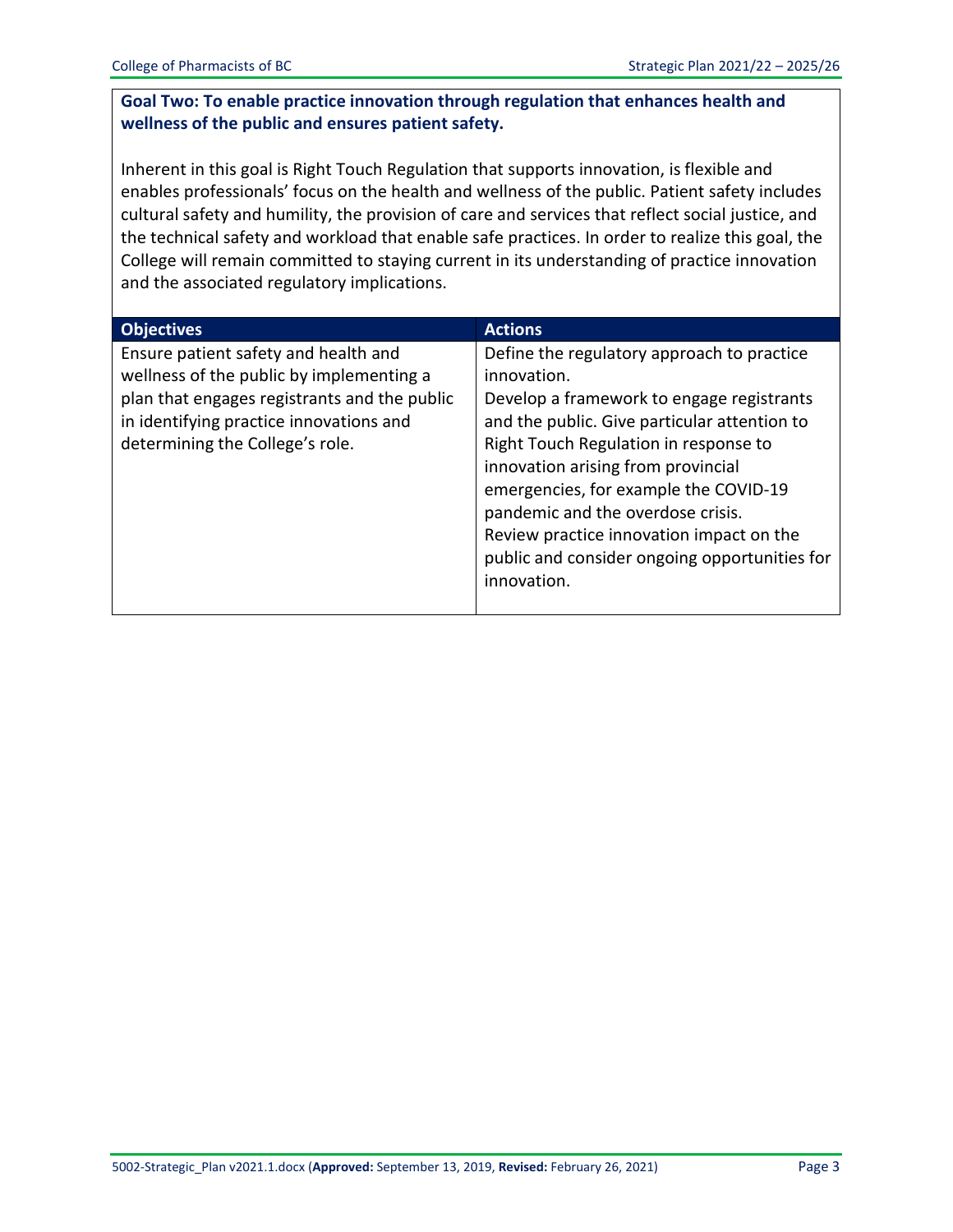#### **Goal Three: To have the public and health professionals trust pharmacy professionals as valuable resources who are acting first and foremost in the public interest.**

With increasing team-based care, it is important that pharmacy professionals are seen as a trusted, valuable, accessible resource by the public and others on the care team.

The College will seek to learn more about what the public expects of pharmacy professionals and will develop a Bill of Rights to build awareness of how pharmacy professionals can help care for British Columbians as part of the care team.

Transparency will be important throughout this work.

| <b>Objectives</b>                                                                                                                                                                                                                   | <b>Actions</b>                                                                                                                                                                                                                                                                                                                                                                                                                                                                                                                                                                                                                                         |
|-------------------------------------------------------------------------------------------------------------------------------------------------------------------------------------------------------------------------------------|--------------------------------------------------------------------------------------------------------------------------------------------------------------------------------------------------------------------------------------------------------------------------------------------------------------------------------------------------------------------------------------------------------------------------------------------------------------------------------------------------------------------------------------------------------------------------------------------------------------------------------------------------------|
| To communicate what the public and health<br>professionals can expect from pharmacy<br>professionals, including services provided<br>during provincial emergencies for example<br>the COVID-19 pandemic and the overdose<br>crisis. | Hear from British Columbians on their<br>expectations of pharmacy professionals, and<br>the pharmacy care they provide.<br>Develop a Bill of Rights to increase the<br>transparency and awareness of what British<br>Columbians should expect from pharmacy<br>professionals.<br>Support greater collaboration within the<br>healthcare system, including team-based<br>care, by building awareness of how pharmacy<br>professionals can help ensure all British<br>Columbians receive high quality person-<br>centred care. The College will also work with<br>BC's other health regulators to support<br>collaboration between health professionals. |